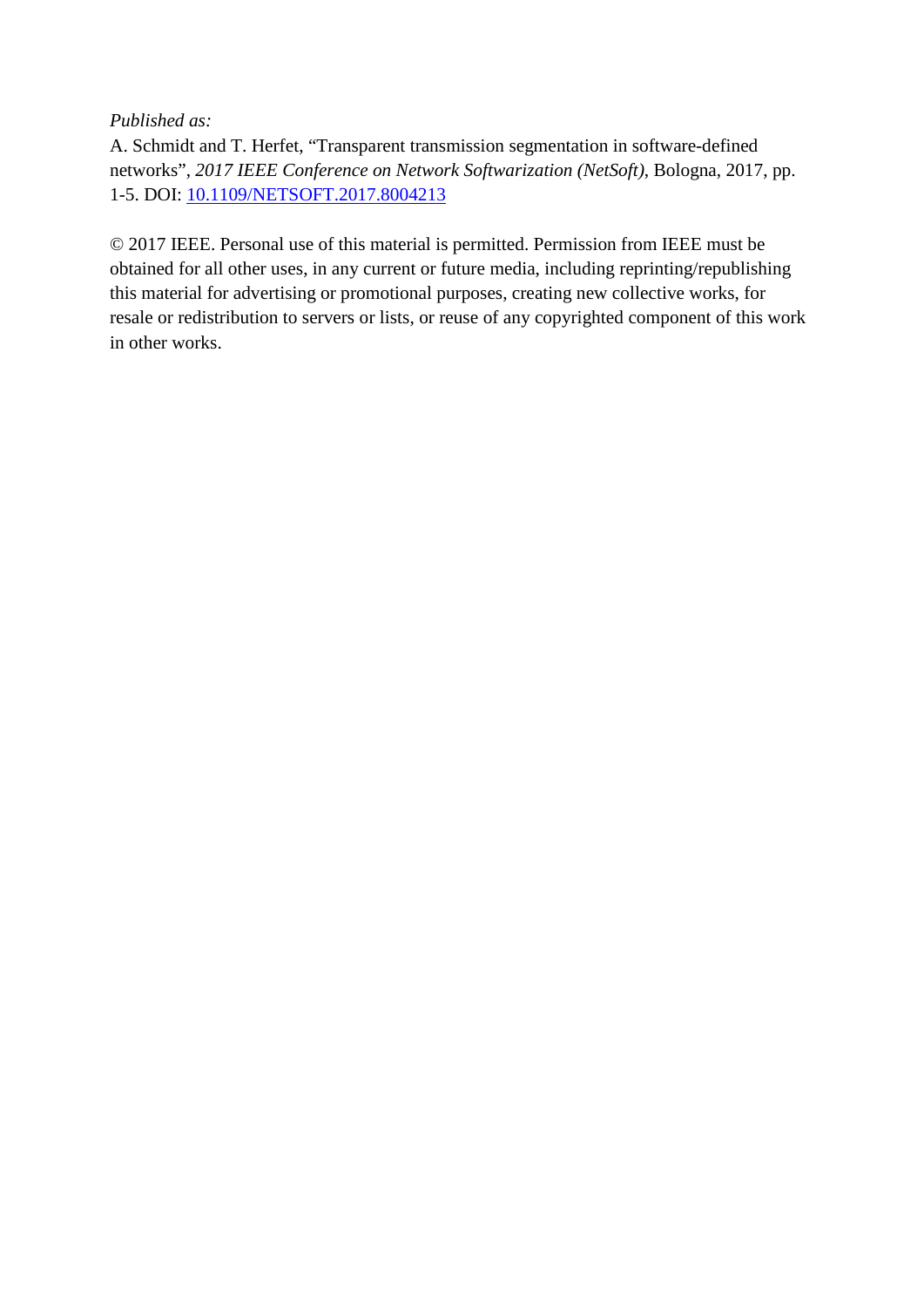# Transparent Transmission Segmentation in Software-Defined Networks

Andreas Schmidt, *IEEE Student Member* and Thorsten Herfet, *IEEE Senior Member*

Telecommunications Lab

Saarland Informatics Campus, D-66123 Saarbrücken, Germany

Email: {andreas.schmidt, herfet}@cs.uni-saarland.de

*Abstract*—Traditionally, network core devices are simple and the complexity is in the end-hosts. With the rise of Software-Defined Networking, this changes and complex functions are moved into the network core. This paper presents *Transparent Transmission Segmentation* (TTS), which is able to improve performance by executing parts of network functions at the core. An implementation for segmenting TCP connections in SDNs is presented, including the network integration and traffic steering process, as well as evidence on its positive effects on latency.

*Index Terms*—Traffic Engineering and QoS in SDN/NFV, 5G Functional Decomposition and Infrastructure slicing

## I. INTRODUCTION

While the interest in multimedia streaming applications is increasing over the last years, and predicted to continue growth [1], many of these are still designed following the *End-to-End* (E2E) design as proposed in Saltzer et al. [2]. Transport protocols, such as TCP, are in use that consider the network path as a single virtual connection, accumulating all parameters of intermediate links in one black box.

Consider a typical scenario, as depicted in Fig. 1, in which a smartphone that is associated with a home WLAN access point is used to consume a video hosted at NetFlix. The access point connects to the Internet via DSL and the video is streamed via *Dynamic Adaptive Streaming over HTTP* (DASH) [3]. Consequently, the first link is resilient in terms of packet loss but has high delay, in contrast to the second one which is lossy but has low delay. As DASH uses HTTP, which by now is mainly implemented on top of TCP, the error control function uses *Automated Repeat reQuest* (ARQ). Given the above link parameters, it is likely that packets from the server arrive at the local access point, but get lost on the last segment. Retransmissions from the source take significantly longer than they would over the second link only. Furthermore, on their route through the Internet, they again contend with other packets for use of links, potentially causing congestion.

The contribution of this paper is threefold:

- We introduce *Transparent Transmission Segmentation* (TTS) as a general concept that can tackle challenges caused by pure E2E operation.
- We describe the implementation and depyloment of *Relays,* that are used to run TTS in SDNs.
- We quantify improvements caused by TTS on latency in different network scenarios.



Figure 1. Streaming Scenario with Suboptimal Characteristics for E2E

The rest of this paper is structured as follows: First, Sec. II describes the concept of TTS, and identifies affected network functions and domains. The implementation is described in Sec. III with details on the segmentation software, deployment and integration using SDN, and the segmentation process. Empirical evidence for TTS being beneficial for transmission is given in Sec. IV. Our approach is compared with existing approaches in Sec. V and the paper is concluded in Sec. VI.

## II. TRANSPARENT TRANSMISSION SEGMENTATION

Modern applications have increased throughput requirements and often demand real-time performance. TTS allows to reduce latency and increase throughput, by separating the network into domains.

## *A. Requirements*

Before detailing how TTS can be implemented, it is imperative to properly state the requirements: First, the approach should be transparent to the end-hosts, so that they cannot distinguish between segmented and not segmented connections, except for changes in the observed transmission quality. Neither applications nor operating systems have to change, to achieve broad adoption with ISPs. Furthermore, the implementation effort should be minimal, considering special software to be installed on switches, additional protocols to be run or more devices to be installed. A feasible TTS solution keeps the network mostly untouched, and only adds small software or hardware components. Finally, it should be possible to segmentent transmissions independently, because the performance gain varies depending on link parameters.

## *B. Domains*

The single virtual segment mentioned before does not consider the differences in link parameters and consequences of heterogeneities. TTS divides the network into segments, creating units that are more homogeneous regarding different 978-1-5090-6008-5/17/\$31.00 © 2017 IEEE domains. Considering E2E *latency*, many factors influence the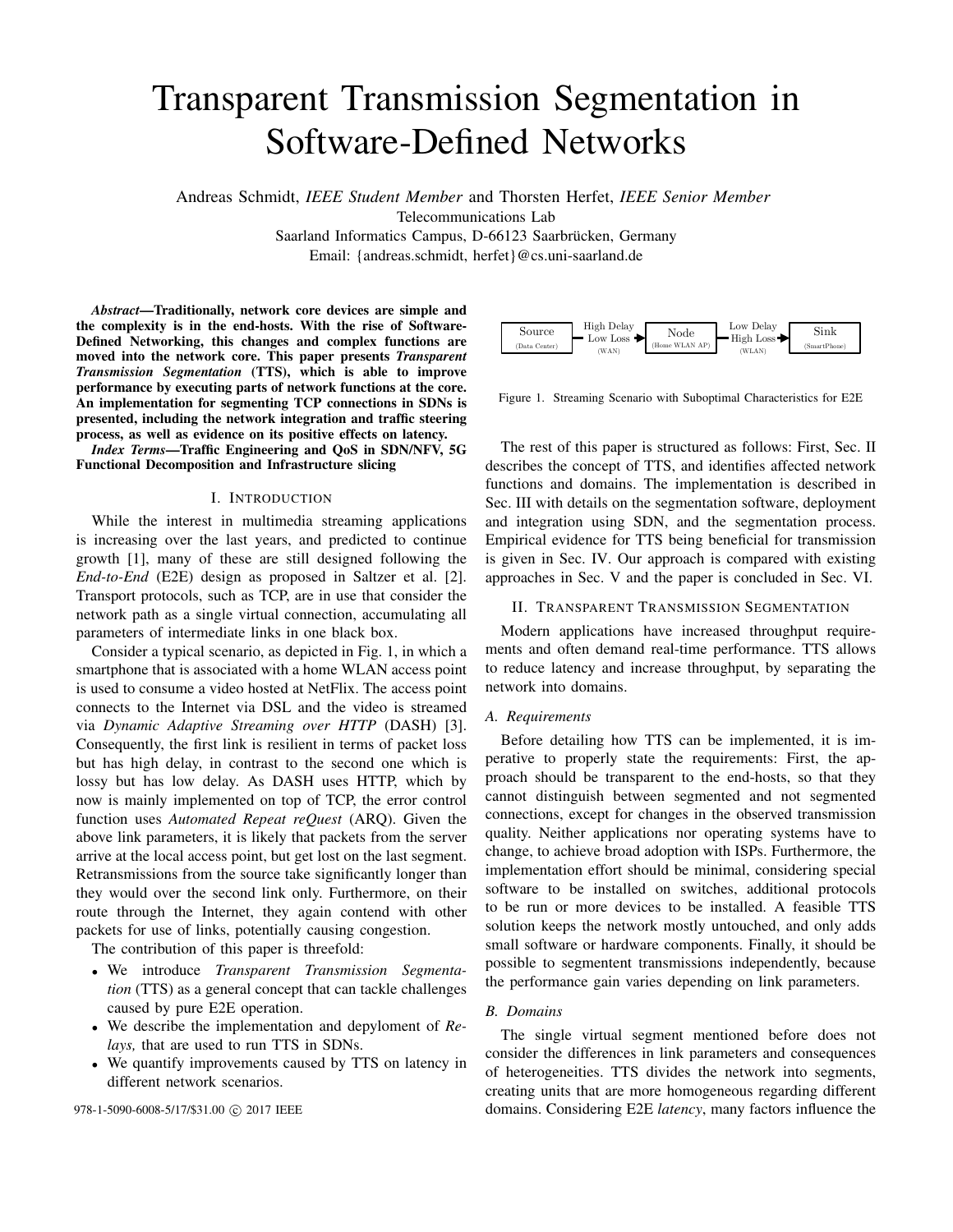results, including propagation and processing delays. *Contention*, the major reason for congestion control, effectively happens across the complete path, causing many parties to contend for resources, even though they might share only one common link. Network paths consist of many *buffers*, differing in size, the layer on which they are implemented and fillstates. Finally, *capacities* vary across the network, while the bottleneck capacity is limiting a transmission's performance.

# *C. Network Functions*

The effects of segmenting domains have to be considered with regard to the network functions. TTS is universally applicable to protocols with advanced network functions, regardless of the network layer at which they are implemented. In the following we focus on the functions that are provided by TCP.

*Error Control* is done in TCP using ARQ. Smaller segments lead to local retransmissions with lower added latency and earlier ACKs, reducing the likelihood of unnecessary retransmissions due to timeouts, which has been proven by Karl et al. [4] and is further evaluated in Sec. IV-C.

*Congestion Control* probes for available data rate over a path, avoids congestion events and enables multiple parties to agree on a fair data rate share. RTT-dependent TCP congestion control algorithms (CCA), such as Tahoe or Reno [5], can benefit from the RTT reduction due to local small segments. Receiving ACKs in shorter intervals increases the throughput, as more packets can be in flight. Loss events now only affect the local segment's throughput, localizing contention domains, and reducing the likelihood of induced backpressure or buffer underflows as the remaining segments send independently.

*Flow Control* can, e.g. in cases of embedded IoT end-points, lead to underutilized links, as the throughput is limited by the size of the receiving buffer. Segmenting adds additional buffers at intermediate nodes, which are filled at higher rate and maximize link utilization. Fill levels are communicated quicker, leading to faster reaction of the sending side.

## III. INTEGRATION INTO SOFTWARE-DEFINED NETWORKS

SDN, together with *Network Function Virtualization* (NFV), provides a general architecture for implementing new networking approaches and paradigms. The TTS approach can be considered as such a network function and hence can be integrated using SDN.

## *A. Softswitches*

Fig. 2 depicts the structure of the switches used, where a single physical device running Linux is turned into a network node with virtual end-hosts. As a general purpose operating system, Linux allows to build lightweight solutions, only containing software necessary for switching and implementing the virtual network. We have used Ubuntu  $16.04<sup>1</sup>$ , which ships with *Open vSwitch*<sup>2</sup> (OVS), offering extended switching capabilities and in particular OpenFlow support.

<sup>2</sup>http://www.openvswitch.org/



Figure 2. Softswitch (Physical and Logical View)

*Docker*<sup>3</sup> containers are widely used in the area of data center and cloud operations, as they are a lightweight alternative to traditional *virtual machines* (VM). NFV with virtual machines suffers from the overhead caused by booting and emulating complete systems, which is against the requirements of network functions to be deployed fast. Docker only virtualizes resources required by the specific application, e.g. frameworks or libraries, and reuses resources that are shared between the applications, e.g. the kernel. Thereby it provides a lightweight virtualization solution that keeps an NFV's footprint small and enables short startup times.

## *B. Relay Implementation (NFV)*

TTS is implemented using the *Relay*, which is a pure software solution. This makes it flexible in terms of deployment on both dedicated hardware or inside virtual environments, e.g. using a Docker container as mentioned before. The software is written in plain C so it can be used on many systems even without virtualization. The only dependencies are the *glibc*, providing socket functionality, and *pthreads* for concurrency.

Fig. 3 depicts the internal structure of the relay including its interfaces. Firstly, there are two sides labelled according to the roles of TCP connections, where a client actively opens a connection to the server. Even though this naming indicates a unidirectional stream, the relay is also forwarding data back from the target to the source. Consequently, the relay has a client-side socket and a server-side socket to use for communication. Furthermore, a control socket allows communication with the controller which programs new relayed connections. The relay keeps track of opened ports and recycles those of completed connections.

<sup>3</sup>https://www.docker.com/

<sup>1</sup>http://releases.ubuntu.com/16.04/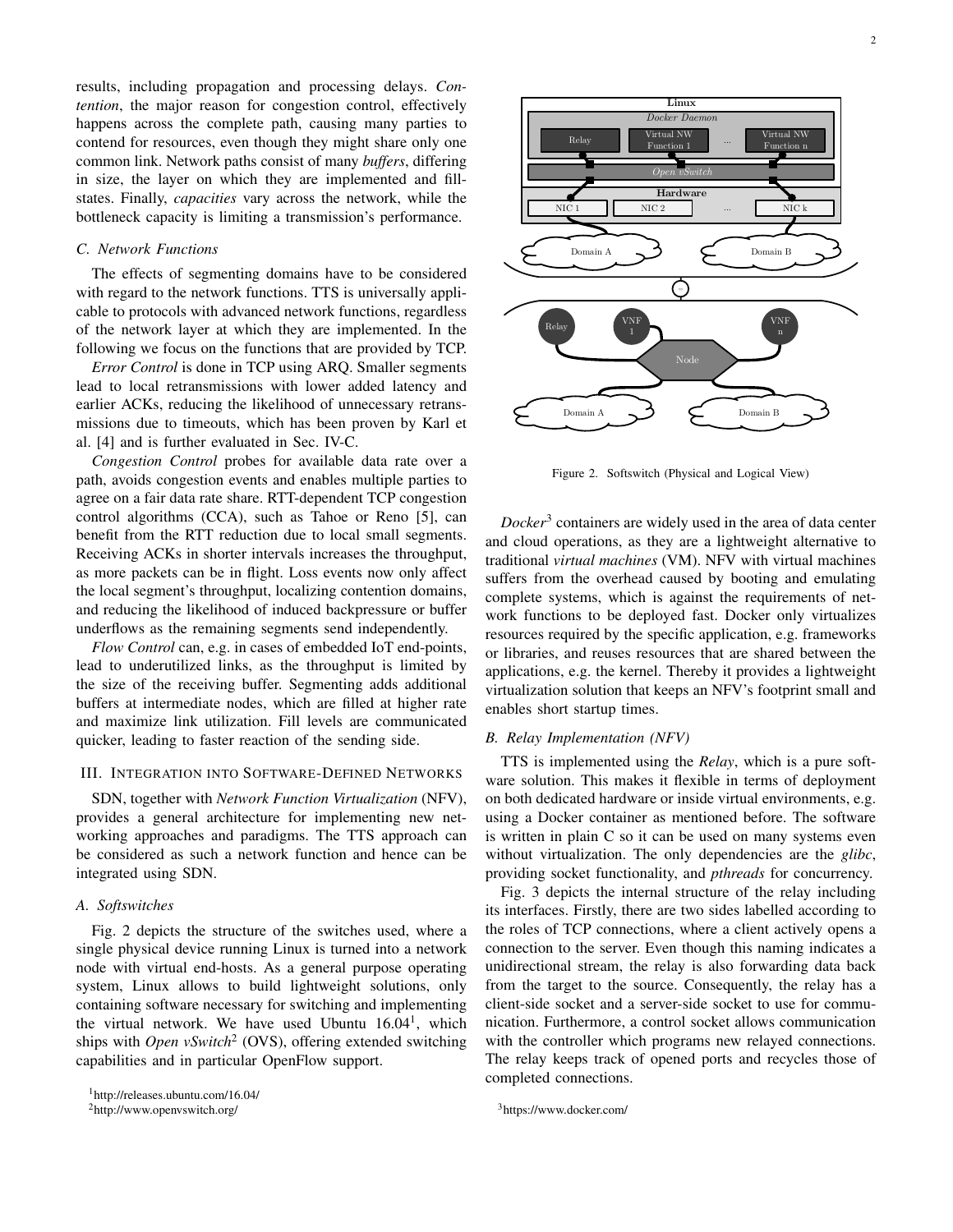

Figure 3. Relay Architecture



Figure 4. Relaying Establishment Process

The control flow is separated across multiple threads. The main thread is used to wait for incoming controller messages and updates the list of active relayed connections. Every relayed connection has two additional threads, one for each direction of the original TCP connection, to serve both directions at the same time on separate cores.

There are six buffers per relayed connection, where one application-layer buffer per direction serves as a means for the relay to receive data from one socket, store it, and then send it to the opposing socket. There are two transport-layer buffers per connection, namely the TCP send and receive buffer.

## *C. Relaying Process (SDN)*

Before establishing a connection, the controller must be aware of a service (host:port) to which traffic should be relayed and where the relays are. While the first information is programmed into the relaying module upfront, using e.g. REST-ful interfaces, the latter is propagated through LLDP messages the relay is sending to announce itself. Relay information includes IP and MAC addresses, control port, and to which node it is attached.



Figure 5. Packet Rewriting (opposite direction is analogue)

When a client is establishing a connection to one of these services, the process depicted in Fig. 4 is executed. This increases the time to setup a connection, but it is common in SDN with reactive routing that the initial packets take longer to reach the destination, while subsequent packets are delivered at normal speeds. The first action is triggered when the client's SYN-packet reaches the first switch, which in turn forwards to the controller (raising a PACKET\_IN event) and asks how to proceed further. The controller detects that the client wants to consume a service to which communication should be relayed. Consequently, the controller sets the first flows and starts configuring the relay for this new relayed connection. This involves setting ports and buffer sizes, but also telling the relay to establish a connection to the server. While establishing the route, the packets are already rewritten. As soon as the relay connected to the server successfully, additional flows are programmed and the initial SYN is forwarded to the relay. The client can afterwards complete the handshake by having the relay answer the messages. Finally, both parties communicate as usual, unaware that the relay is involved in the communication and forwards the data. Eventually, close messages are relayed, freeing resources at the relay.

This solution can be considered as a man-in-the-middle, hence it needs to be ensured that controller and nodes are not compromised, which is already a necessity for proper operation of the network. The only additional attack vectors introduced by TTS are vulnerabilities in the relay implementation and the TCP stack it uses. As this is a relatively small piece of software with limited capabilities, it is straightforward to secure it.

For proper integration of the relay into connections, network nodes must rewrite and reroute the packets. This guarantees that the transmission is split, even though both parties believe they communicate directly and packets in transit also look like this. In contrast, the relay has direct TCP connections with both end-hosts. Fig. 5 shows this for a single packet from client to server. The node is redirecting the packet to the relay and again redirecting the answer that is coming back. On this short connection to the relay, the packets look as if they were fulfilling these criteria.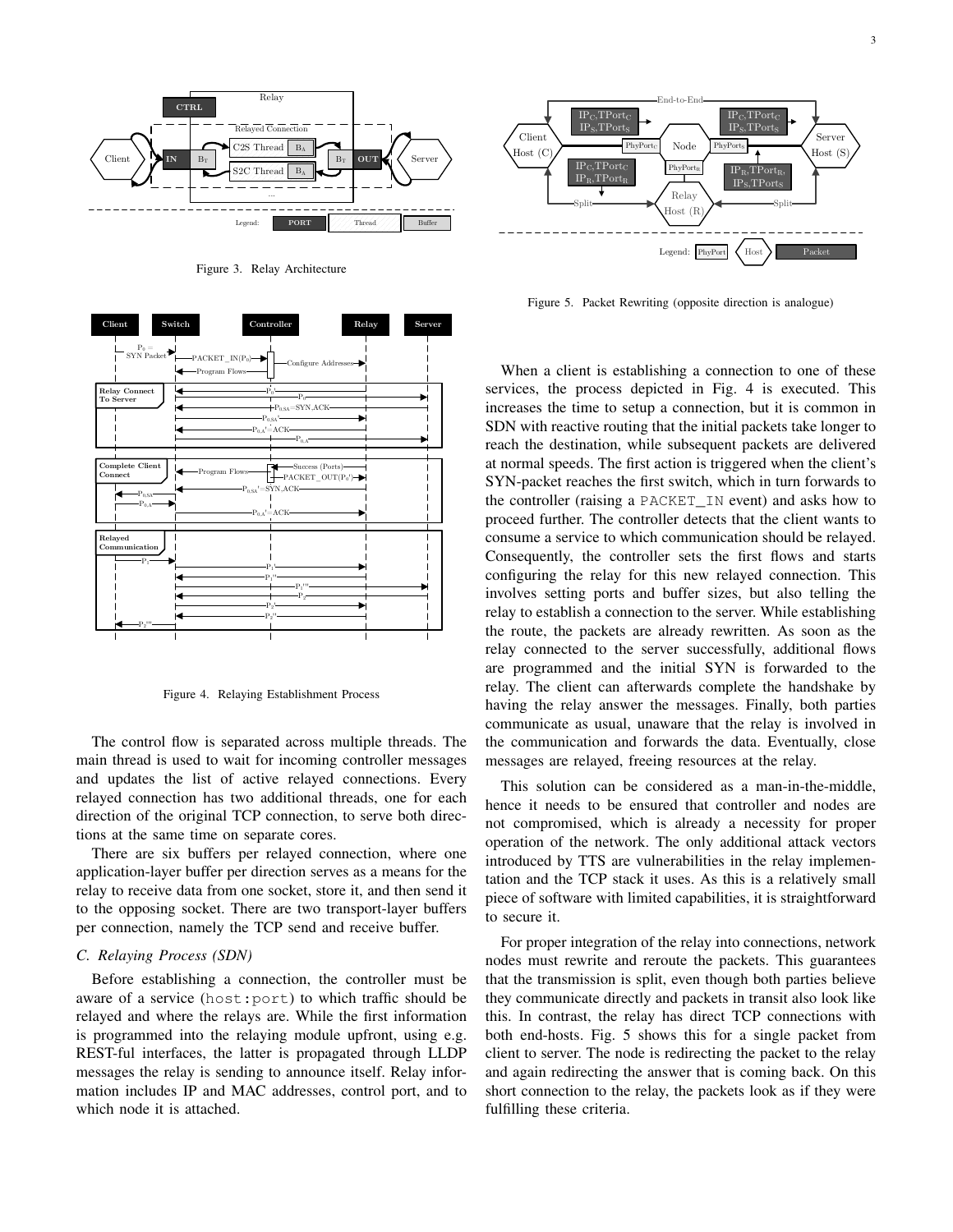

Figure 6. Evaluation Scenario

# IV. EVALUATION

While Sec. II gives reasons why TTS is superior to E2E, practical evidence is needed to validate this. By first describing the way measurements are executed and how metrics are generated, it is shown that TTS improves performance in typical network scenarios.

## *A. Measurement Setup and Evaluation Methodology*

All measurements are carried out on a desktop PC using Mininet<sup>4</sup> to create a virtual network environment as in Fig. 6. The simulation system has 8 cores and 8GB RAM, of which only fractions are used throughout the tests, so that it is ensured that the simulation results are not due to resource limitations. The link parameters have been set using netem on the respective interfaces. Mininet's virtual hosts run on the network stack of the host, sharing its congestion control algorithm, which was TCP CUBIC, the default in Linux. In order to measure the performance, a simple TCP application, written in  $Go<sup>5</sup>$ , has been used that measures how long it took to send a payload of certain size.

In order to prove the superiority of TTS over E2E in certain scenarios, the following metric is chosen: The transmission tool mentioned above starts a measurement by taking a timestamp and sending a configurable size of TCP payload data into a socket. The server component awaits this data and in particular the byte indicating the end of data. When this is received, the server answers with an application-layer ACK to the sender. As soon as the sender receives this, it takes the second timestamp and computes the difference. Consequently, the result is one application layer RTT, including the transmission time for the packets and including potential retransmits and timeouts. In all scenarios, this time is given in milliseconds if not noted differently.

The measurements per scenario are taken in an interspersed way, hence after each E2E test, the TTS test is performed and vice versa. This ensures that load changes on the simulation system affect both sets of trials, in contrast to a procedure where first E2E and afterwards TTS tests are executed.

Table I LOSSY LAST-MILE RESULTS (200 TRIALS PER APPROACH)

| $L_1$  %  | $L_2$  % $ $ | $\mu_{E2E}$ | $\mu_{TTS}$ | $\sigma_{E2E}$ | $\sigma_{TTS}$ | $A_{12}$ |
|-----------|--------------|-------------|-------------|----------------|----------------|----------|
| $10^{-6}$ |              | 6.534       | 5.923       | 0.782          | 0.073          | 0.884    |
| $10^{-6}$ |              | 5.864       | 5.672       | 0.261          | 0.071          | 0.755    |
| $10^{-6}$ |              | 5.924       | 5.722       | 0.295          | 0.078          | 0.748    |

# *B. Significance Testing*

In [6], the comparison between E2E and TTS has been made based on differences in statistical measures of Gaussian distributions. While this is legitimate as a first means to quantify the effects of TTS, it proved that the distribution of delivery times is not strictly Gaussian. As a variety of protocols interact over different operating systems and routing nodes, the theoretical distribution cannot be specified with sufficient confidence to gain reliable results. Consequently, non-parametric statistics have been added to compare E2E and TTS, as well as evaluate the significance of the results.

Comparisons between the two approaches have been carried out using the  $A_{12}$  metric as defined by Vargha et al. [7]. Measurements series for E2E (Index 1) and TTS (Index 2) are combined in the following way: Each element in the first series is put together with each element of the second into a tuple. Each tuple is afterwards transformed into either a zero, if E2E is smaller than TTS, a one if TTS is smaller, and 0.5 if they are the same. The mean of this list is then the resulting metric. If the result is close to zero, E2E is better, while it being close to one means that TTS is better. On these results, the Mann-Whitney U-test [8] is used to give the likelihood of the observations being due to pure luck. As it is also only considering whether a certain variable is stochastically larger than another, it is well suited to support the  $A_{12}$  measure by providing a  $p$  value.

## *C. TTS Effects on Lossy Last-Mile*

Regarding error control in a scenario as mentioned in Sec. I, the expectation is that the higher the loss rate on the second link is, the better TTS is compared to E2E. In order to provide further evidence that error control is positively affected, the following scenario is evaluated: Delays and Jitters are kept small  $(D_1 = J_1 = D_2 = J_2 = 1 \text{ms})$ , so that other effects due to shortened RTT do not play a role, and the data rate is  $R = 100MBps$ . The application layer buffer at the relay is  $B_{A,Relay} = 3000$ , which is twice the MTU of 1500. Transport layer buffers are  $B_{T,Relay} = B_{T, Recv} = 5MB$  which is also the size of the payload to be sent so that flow control has no impact. Regarding error probabilities, the one on the first link is intentionally kept small  $L_1 = 10^{-6}\%$ , while the one on the second link is varied. The remaining parameters and results are in Tab. I, where also the mean values  $\mu$ ,  $[\mu] = sec$ and standard deviation  $\sigma$ ,  $\sigma$  = sec are given. The confidence values are omitted from the table as they are  $p < 10^{-10}$  for all cases.

From the results, it is evident that TTS can keep the variation of delays low, because the packets over the first link

<sup>4</sup>http://mininet.org/

<sup>5</sup>https://golang.org/